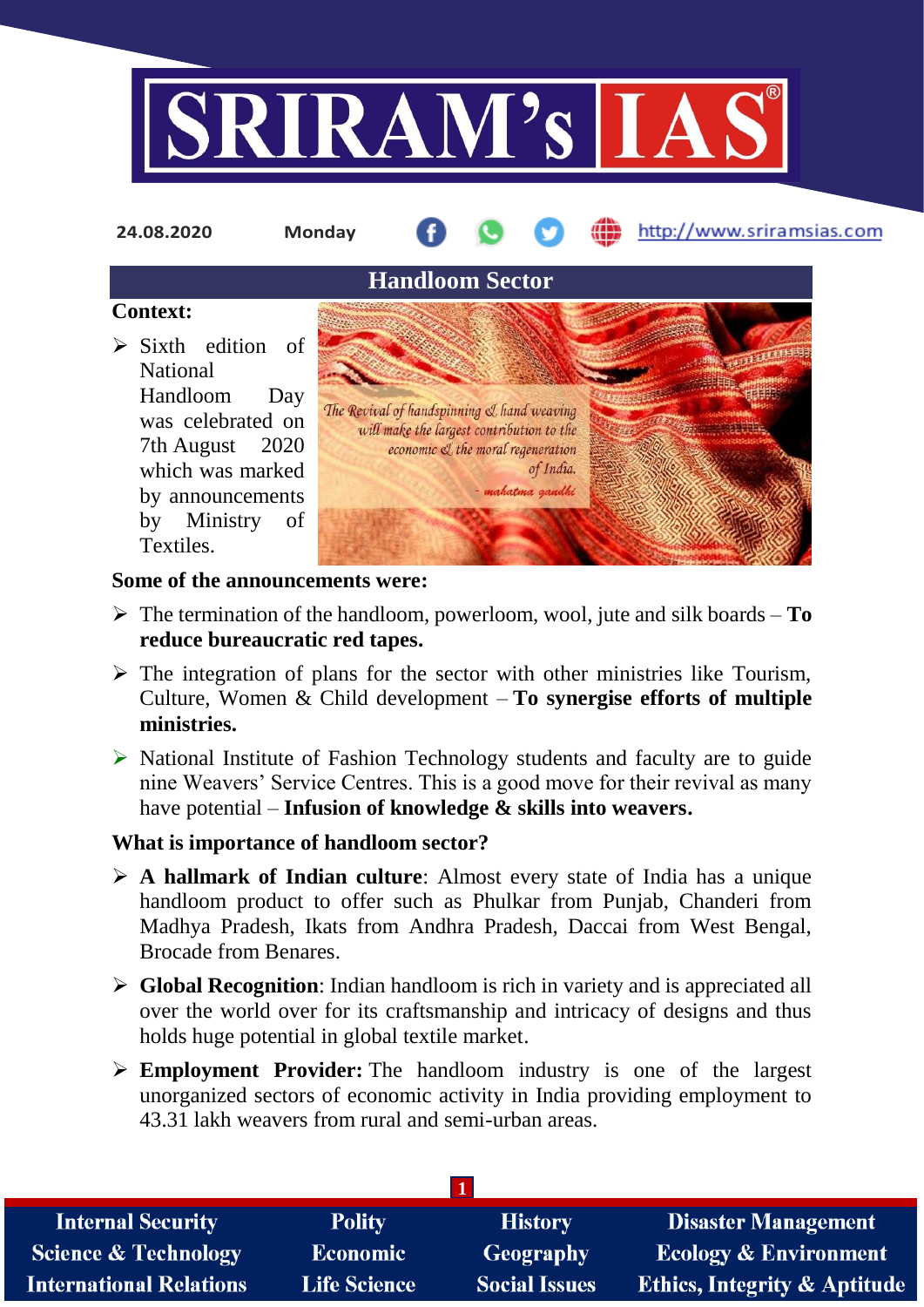

- the http://www.sriramsias.com **24.08.2020 Monday**
- **Rural Centred Industry:** According to the Fourth All India Handloom Census 2019-20, 31.45 lakh households are engaged in handloom, weaving and allied activities, out of which 87% are in rural areas and the remaining 13% are in urban areas.
- **Large Female Workforce**: Most of the weavers are women and people from economically disadvantaged groups and 77% of the adult weavers are women.
- **Easy to Start** as it entails minimal use of capital and power
- **Aligned with Sustainable Development** due to environment friendly production processes
- **Flexibility to innovate** due to the specialty in the weave of the textiles in each region that is developed based on location, climate and cultural influences.
- **Livelihoods to weaker Sections of Society:** Nearly 68% of the handloom workers belong to SC, ST & OBC groups.

# **What are government intervention for promotion of the sector?**

- The **National Handloom Development Programme** which provides concessional credit, support to several block level cluster projects, marketing assistance.
- $\triangleright$  The government also has yarn supply schemes, export promotions, Geographical Indication of goods, E-Dhaga app and several other schemes and initiatives.

## **What are challenges?**

- **State handloom boards** (wherever they exist) are not enough as their outreach and vision are limited to the state and responses often depend on vote shares.
- **Ineffective Implementation:** The Handloom Mark is emphasised, but methods for ensuring its purity are not clear.
- **Skill gaps to access IT infrastructure:** If weavers have to avail of all knowledge from a special handloom portal, they need connectivity, computers and digital knowledge, which is lacking for majority of weavers.
- **Anti-Gandhian approach**: The declaration of intent of recent announcement is to sell handlooms at "the highest price at the highest level". Selling

**2** 

| <b>Internal Security</b>        | <b>Polity</b>       | <b>History</b>       | <b>Disaster Management</b>              |  |  |  |
|---------------------------------|---------------------|----------------------|-----------------------------------------|--|--|--|
| <b>Science &amp; Technology</b> | <b>Economic</b>     | Geography            | <b>Ecology &amp; Environment</b>        |  |  |  |
| <b>International Relations</b>  | <b>Life Science</b> | <b>Social Issues</b> | <b>Ethics, Integrity &amp; Aptitude</b> |  |  |  |